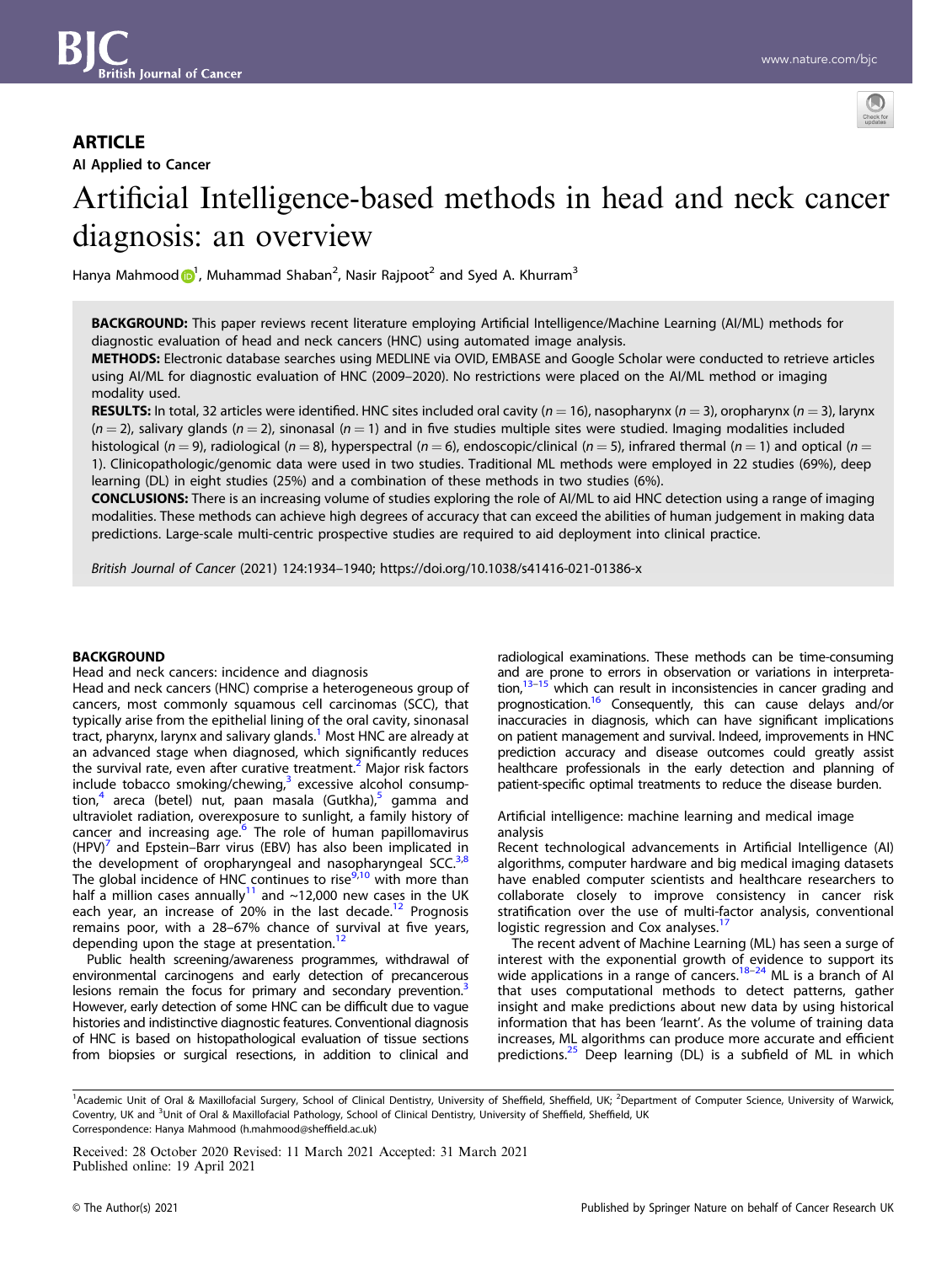Artificial Intelligence-based methods in head and neck cancer diagnosis:. . . H Mahmood et al.

1935



Fig. 1 Feature extraction from primary diagnostic imaging modalities to train ML/DL algorithms to aid outcome prediction. Source: The schematic diagrams were prepared in line with the journal's artwork guidelines; the clinical/histological/radiological images were obtained with appropriate consent from Sheffield Teaching Hospitals NHS Foundation Trust.

algorithms are structured to create artificial neural networks with multiple hidden layers. These methods have also gained significant popularity in recent years due to their achieving relatively high accuracy of prediction.

Much of the recent focus in cancer diagnostics has centred on digital image analysis and processing, which involves extraction of meaningful information from images to enable delineation of features of clinical interest (segmentation) or description of labels (classification). $26,27$  A number of ad hoc (or hand-crafted) feature analysis-based ML approaches have been shown to be successful in different diagnostic applications, by explicitly defining a prior set of features and processing steps<sup>[28](#page-6-0)</sup> (Fig. 1). Detection of HNC can be achieved using these ML methods by obtaining clinically important information from primary diagnostic imaging modalities, in which high-dimensional, mineable images can be input to train algorithms. For example, radiomic data can be derived from radiographs, ultrasound (US), computed tomography (CT), magnetic resonance (MR), positron emission tomography (PET) and nuclear medicine imaging methods, such as single-photon emission computed tomography (SPECT). Similarly, histological, cytological and immunohistochemical data can be obtained from high-resolution whole-slide images (WSI) of stained tissue sections from biopsies or surgical resections. Other emerging tools for noninvasive detection of HNC include multispectral narrow-band imaging, Raman spectroscopy, confocal laser endomicroscopy (CLE) and infrared thermal imaging.

This paper seeks to provide an overview of the recently published literature relating to the application of AI/ML methods to aid diagnostic evaluation of HNC. An outline of the different anatomical sites for HNC lesions, the type of diagnostic imaging modality and the AI/ML method used will be presented.

# METHODS

### Literature search

Electronic database searches using MEDLINE via OVID, EMBASE and Google Scholar were conducted to retrieve articles published in the English language over the last eleven years (2009–2020). This period was chosen due to the evolving application of AI/ML methods in diagnostic cancer research over the last decade.

The search strategy was developed in collaboration with a medical information specialist (Health Sciences Library, University of Sheffield, UK) to ensure keywords were appropriately chosen for optimal identification of articles. A combination of tailored search strings containing database-specific medical subject headings (MeSH) and controlled vocabulary was used (see Supplementary Information), and grey literature screened. Whilst not intended as a formal systematic review, the recommendations of the Preferred Reporting Items for Systematic Reviews and Meta-Analyses (PRISMA) statement and checklist were followed where possible.

# Study selection

The selection criterion was jointly developed by the authorship team. The principal inclusion criteria were studies applying AI/ML methods to aid diagnosis of HNC using image analysis, with no restrictions placed on the types of methods or imaging modalities used. Due to the anticipated small number of studies in the field, a broad range of studies such as those using AI/ML to identify or differentiate between benign/pre-malignant/malignant pathology, classify disease subtype, segment cancer regions or predict disease outcome.

Studies using AI/ML to predict cancer susceptibility, metastasis, recurrence, survival or treatment efficacy were not included in this review. Studies focussing solely on the evaluation of oesophageal or thyroid cancers were excluded, unless they were included as part of a larger study that included other HNC lesions. Narrative reviews, letters to editors, commentaries, conference abstracts and animal studies were also excluded. All articles were independently screened by two authors (H.M. and M.S.). The first screen involved the assessment of study title and abstracts and the removal of duplicate articles. The second screen involved comprehensive fulltext examination against the predefined criterion. In the case of author discrepancy, two further authors (NMR, SAK) were consulted to make a final decision on article inclusion.

#### Data capture and synthesis

Relevant data were extracted, tabulated and processed in Microsoft Excel® (Microsoft Corporation, Washington, USA). Data collection included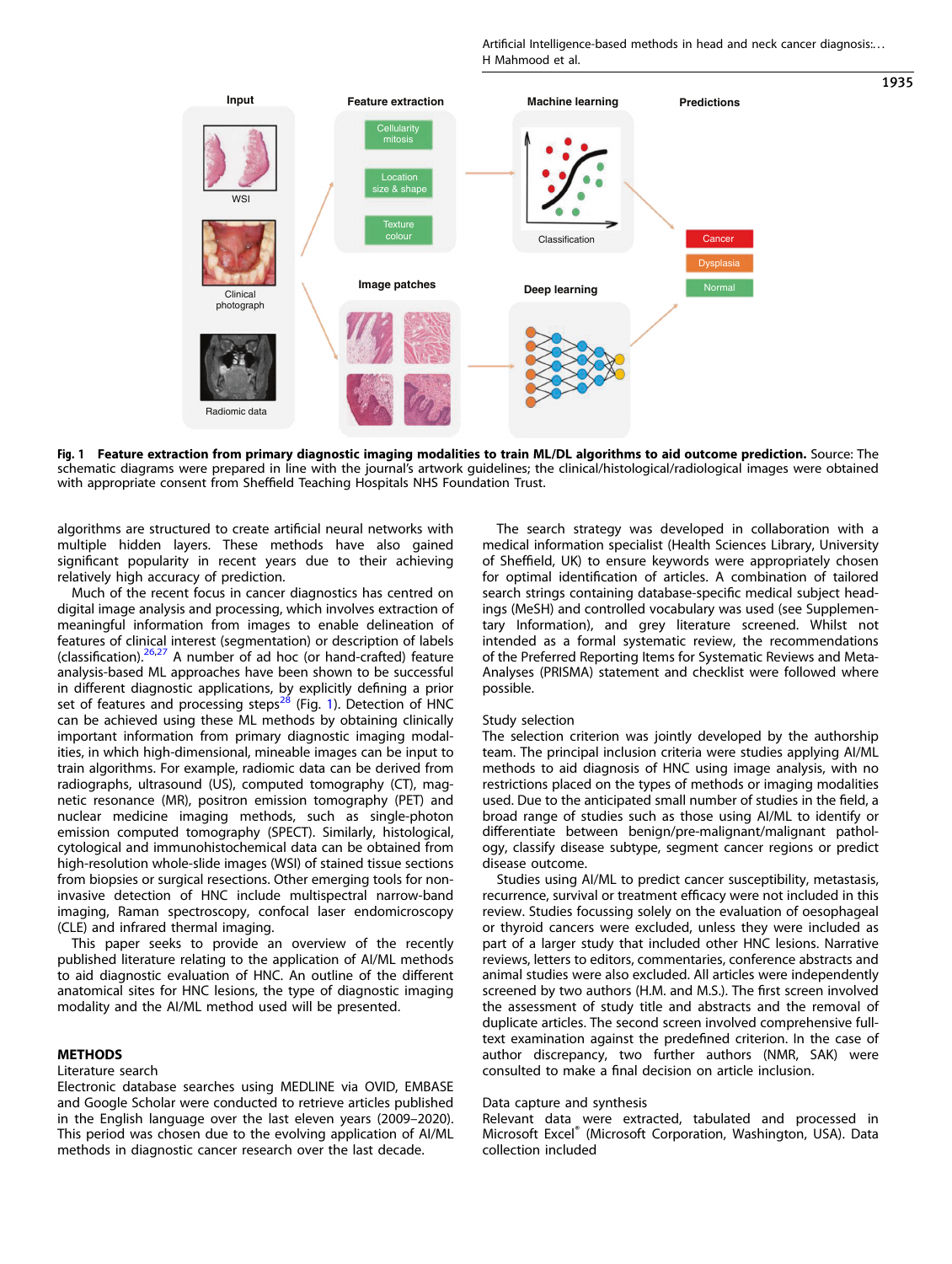# <span id="page-2-0"></span>1936

- Study details (date of publication, authors, study location and aims)
- Study methods (anatomical sites for HNC lesions, diagnostic imaging modality, dataset sizes and application of AI/ML methods to aid cancer diagnosis/outcome)
- AI/ML algorithm performance (reported accuracy measures)

A narrative synthesis with the relevant graphical display is presented. Due to the variations in study outcomes and heterogeneity of data, a meta-analysis for the calculation of adjusted pool estimates was not performed.

### RESULTS

The electronic database search retrieved 771 scientific articles. After the removal of duplicates and screening of study titles and abstracts, 698 articles were excluded. Detailed full-text examination of remaining articles excluded a further 41 studies, resulting in 32 articles for inclusion (see Supplementary Table). Among the selected articles, 9 were published between 2009 and 2014, and the remaining 23 articles published between 2015 and 2020. The primary outcomes of interest were anatomical sites of the HNC lesions, diagnostic imaging modalities used for algorithm training/ optimisation and the type of AI/ML method.

## Anatomical sites for HNC lesions

Figure 2 illustrates the different anatomical sites for the HNC lesions in the selected studies, with the largest proportion (16 studies) involving the oral cavity. Amongst these, nine studies focussed on the assessment of oral squamous cell carcinoma (OSCC) and seven studies focussed on the evaluation of, or differentiation between, oral potentially malignant disorders (OPMD) and OSCC. The remaining studies focussed on assessment of nasopharyngeal SCC ( $n = 3$ ),  $29-31$  $29-31$  $29-31$  laryngeal SCC ( $n = 2$ ),  $32,33$  $32,33$ oropharyngeal SCC ( $n = 3$ ),  $34-36$  $34-36$  $34-36$  parotid gland neoplasms ( $n =$  $2)$ <sup>37,38</sup> and differentiation between sinonasal SCC from inverted papilloma  $(n=1).^{39}$  $(n=1).^{39}$  $(n=1).^{39}$  In four studies,  $40-42$  $40-42$  tissue sections of HNC from various different sites (tongue, floor of mouth, soft palate, mandible, gingivae, alveolar ridge, supraglottis, maxillary sinus, nose, thyroid and parotid gland) were evaluated. One of these studies did not specify the anatomical sites of the HNC lesions.<sup>43</sup>

Diagnostic imaging modalities for algorithm training/optimisation Histology WSI of haematoxylin and eosin (H&E)-stained tissue sections was used to train AI/ML algorithms in nine studies (Fig. 3). Radiology image data were used in eight studies and obtained from dynamic contrast-enhanced MRI (DCE-MRI) ( $n = 3$ ),  $31,39,43$  CT  $(n = 2)$ ,  $36,37$  PET/CT  $(n = 1)$ ,  $29$  US  $(n = 1)$ ,  $38$  and plain film intraoral radiographs ( $n = 1$ ).<sup>[44](#page-6-0)</sup> Other imaging modalities included hyperspectral imaging (HSI) ( $n = 6$ ), endoscopic/clinical imaging ( $n = 5$ ), infrared thermal imaging  $(n=1)^{45}$  $(n=1)^{45}$  $(n=1)^{45}$  and multimodal optical imaging ( $n = 1$ ).<sup>[46](#page-6-0)</sup> In the remaining two studies, clinicopathologic, genomic and exfoliative cytological data were used to predict outcomes based on traditional statistical analysis methods.<sup>47,48</sup>

Histology whole-slide imaging

In nine studies, histology WSI was used to develop algorithms for evaluation of OSCC  $(n = 2)$ ,<sup>49,50</sup> OPMD  $(n = 4)$ ,<sup>51–[54](#page-6-0)</sup> laryngeal SCC  $(n = 1)$ ,<sup>32</sup> oropharyngeal SCC  $(n = 1)$ <sup>35</sup> and multiple HNC sites  $(n = 1)^{55}$ 

These studies used a variety of different ML approaches to delineate specific histological features of interest with downstream statistical analysis to compare differences in spatial architectural patterns for differentiation between benign and malignant lesions. ML tools were developed to assess differences in detection of quantity, geometry, compactness and eccentricity of sub-epithelial connective tissue cells and to identify textural differences between normal and oral submucous fibrosis tissue



Fig. 2 HNC anatomical site distribution. A bar chart showing the proportion of included studies based on head and neck cancer anatomical subtype.

- Histology whole slide images
- Radiological imaging
- Hyperspectral imaging
- $\blacksquare$  Endoscopic/clinical imaging
- Clinicopathologic and genomic data
- **Multimodal optical imaging**
- Infrared thermal imaging



Fig. 3 Type of imaging modality/input data used. A pie chart showing the proportion of identified studies based on the type of maging modality/input data used to train AI/ML algorithms.

(with and without dysplasia or atrophy) using approaches including Brownian motion.<sup>[51](#page-6-0)-[53](#page-6-0)</sup>

In one study, unsupervised ML methods were used for the automated identification of tissue compartments in oropharyn-geal SCC (OPSCC) tissue microarrays.<sup>[35](#page-6-0)</sup> Morphological measurements of cell and nuclei were used for the classification of epithelial and stromal tissue achieving a pixel-level F1 score of 80–81%. A further study showed that stimulated Raman scattering histology integrated with DL algorithms provided the good potential for delivering a rapid intraoperative diagnosis of laryngeal SCC with an accuracy of  $90\%$ <sup>[32](#page-6-0)</sup> Findings showed that this method could identify tissue neoplasia at the simulated resection margins that appear grossly normal with the naked eye, highlighting the potential to enhance surgical resection and reduce disease recurrence.

A recent systematic review highlights emerging evidence to support the role of ML methods for histology images as a potentially useful diagnostic aid for the detection of OSCC and some OPMD, but identifies a lack of evidence for other head and neck precancerous or cancerous lesions.<sup>[44](#page-6-0)</sup> However, the overall quality of evidence in these studies is low, mainly due to the use of small unicentric datasets and a high risk of bias that could have overestimated model accuracy rates.

#### Radiological imaging

Three studies used radiomic-based feature prediction from MRI to aid assessment of various HNC lesions, $43$  including nasopharyn- $\text{qcal}^{31}$  and sinonasal SCC.<sup>[39](#page-6-0)</sup> Deng et al.<sup>[43](#page-6-0)</sup> proposed an automatic segmentation method using traditional ML techniques for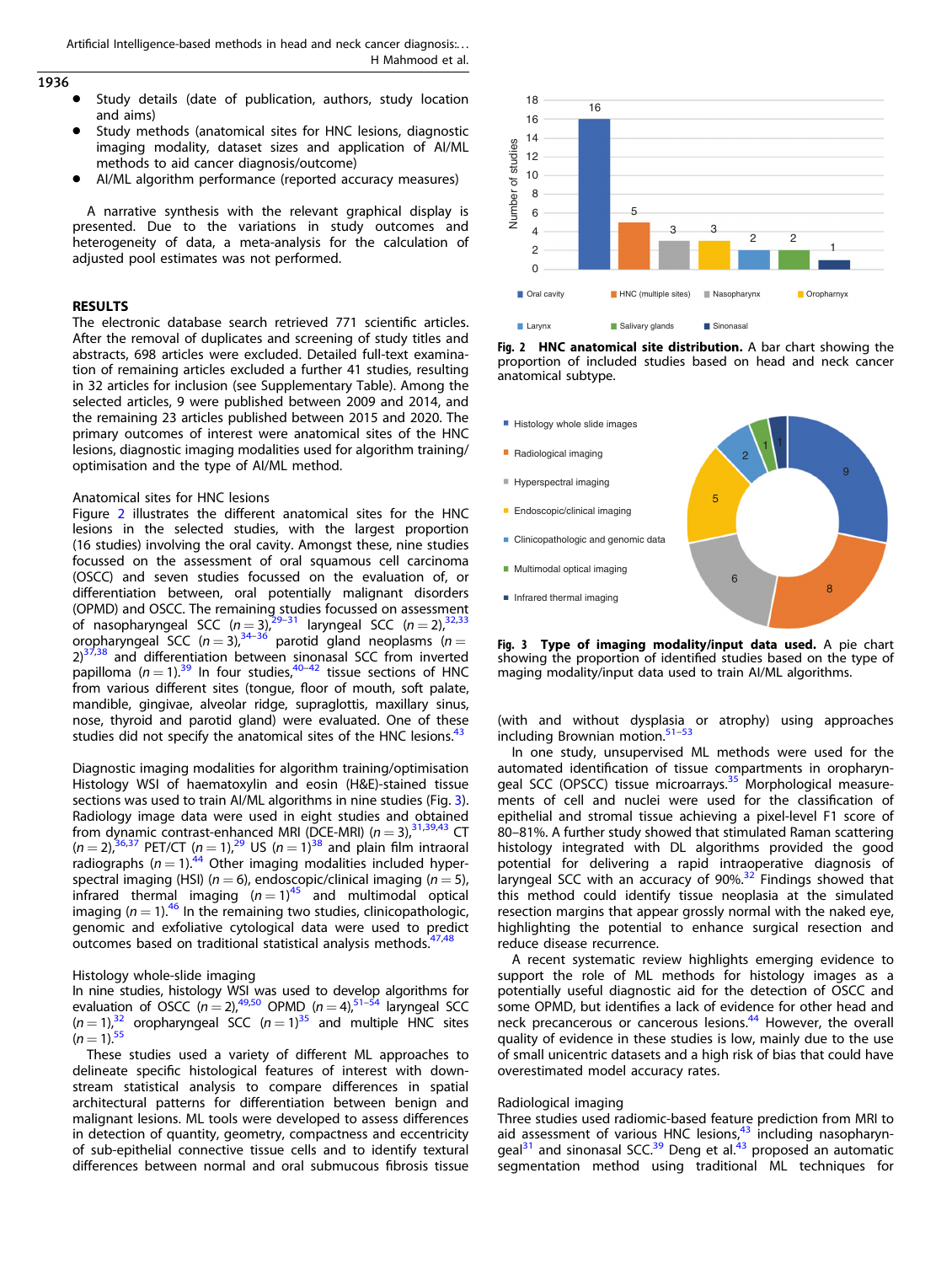Three studies used CT-based textural analysis for the evaluation of HNC. Ajmi et al. $37$  developed an approach using spectral dualenergy CT (DECT) data from multi-energy virtual monochromatic image datasets to capture the energy-dependent changes in tissue attenuation for the classification of common benign parotid gland neoplasms (Warthin tumour and pleomorphic adenoma) with an accuracy of 92%. Whereas Ranjbar et al.<sup>[36](#page-6-0)</sup> used CT-based texture analysis to classify the HPV status of oropharyngeal SCC (accuracy 75.7%). In another study, Wu et al. $^{29}$  developed an automated algorithm for the identification of nasopharyngeal SCC on PET/CT examination with 100% accuracy for detection of hypermetabolic lesions larger than 1 cm in size.

Only one study used textural features derived from an ultrasound (US) using radio-frequency echo signals and image data to enable automatic differentiation between malignant and benign parotid gland lesions (accuracy 91%) based on a supervised classification system.<sup>38</sup> In another study, gravitational search-optimised echo-state neural networks were developed for early prediction of OSCC from intraoral X-rays with a detection accuracy of 99.2%. $^{56}$ 

# Endoscopic/clinical imaging

Four studies used clinical data from endoscopic imaging for the detection of oral,<sup>[57](#page-6-0)</sup> nasopharyngeal,<sup>[30](#page-6-0)</sup> oropharyngeal<sup>[34](#page-6-0)</sup> and laryngeal cancers. $33$  Amongst these, two studies employed DL methods. The first study developed algorithms for early detection of nasopharyngeal malignancies (accuracy of 88.7%)<sup>[30](#page-6-0)</sup> providing surgeons with useful biopsy guidance. The second study demonstrated the superior performance of DL compared to textural feature-based ML methods (accuracy 88.3%, sensitivity 86.6% and specificity 90%) in recognition of sub-surface microanatomical in vivo cell structures using confocal laser endomicro-scopy (CLE) in OSCC patients.<sup>[56](#page-6-0)</sup>

In two studies, traditional ML approaches were used for the detection of oropharyngeal and laryngeal SCC. Mascharak et al.<sup>34</sup> used multispectral narrow-band imaging and white-light endoscopy (WLE) to quantify the lymphoepithelial tissues of the oropharynx. The results showed a promising ability to differentiate between oropharyngeal SCC and healthy mucosa based on differences in colour (accuracy 65.9% compared to 52.3% under WLE,  $P = 0.0108$ ), presumably a reflection of surface angiogenic and local inflammatory changes. Whereas Moccia et al.<sup>[33](#page-6-0)</sup> used traditional ML techniques to classify laryngeal tissues (normal vs malignant) in narrow-band endoscopic images by exploiting textural information (classification recall 93–98%). These studies demonstrate a promising step towards an endoscope-based processing system to support the early-stage diagnosis of HNC lesions that may go unnoticed by the human eye.

Song et al. $58$  developed a smartphone-based intraoral dualmodality imaging platform to classify OPMD and malignant lesions based on autofluorescence and white-light images using a convolutional neural network (CNN). The results demonstrated an accuracy of ~86.9%, although the training sample was relatively small (66 normal samples and 64 suspicious). Other limitations, including training the CNN algorithms on tissue from different anatomical regions (for normal, dysplastic and malignant tissues), are likely to exhibit different autofluorescence characteristics due to the varying tissue structural and biochemical compositions.

# Other imaging modalities

Six studies used HSI for AI/ML training. Three of those studies focussed on early detection and diagnosis of OSCC. Liu et al.<sup>59</sup> used HSI to measure the reflectance spectra in the tongue to enable differentiation between normal and cancerous tissue, with a recognition rate of 96.5%. Roblyer et al. $46$  used multispectral wide-field optical imaging—which included white-light reflectance, autofluorescence, narrow-band reflectance and crosspolarised imaging modalities—to distinguish between oral cancer/precancer and non-neoplastic mucosa by evaluating image contrast. Their results showed that autofluorescence imaging at 405-nm excitation wavelength provided the greatest image contrast, and the ratio of red-to-green fluorescence intensity computed from these images provided the best classification of dysplasia/cancer versus non-neoplastic tissue (sensitivity of 100%, specificity of 85%). Although this approach accurately distinguished malignant from benign tissue, the ability to separate precancerous lesions from cancers was found to be limited. In the third study, Quang et al.<sup>[60](#page-6-0)</sup> also used multimodal optical imaging, in which autofluorescence imaging was used to identify high-risk regions within the oral cavity, followed by high-resolution microendoscopy to confirm or exclude the presence of neoplasia (defined by the authors as diagnoses of moderate dysplasia or worse). Data from 92 sites ( $n = 30$ ) were used to develop algorithms for the automatic identification of OSCC in vivo. Diagnostic performance was evaluated prospectively using images from 114 sites ( $n = 70$ ) and the confirmed histological diagnosis based on either a biopsy or an excised surgical specimen. Amongst the sites that were biopsied ( $n = 56$ ), the classification accuracy for detection of benign and cancerous lesions was 100 and 85%, respectively. Amongst the sites that corresponded to a surgical specimen ( $n = 58$ ), multimodal imaging correctly classified 100% of benign and 61% of neoplastic sites.

Jeyaraj et al.[45](#page-6-0) developed a convolutional neural network (CNN) classifier for OSCC detection using multidimensional HSI (accuracy of 91.4%). Similarly, Halicek et al.[41](#page-6-0) also developed a CNN classifier that was trained using HSI of HNSCC surgical specimens, including thyroid cancer, and normal head and neck tissue samples. This model showed the potential to produce near-real-time automatic tissue labelling for intraoperative cancer detection using HSI.

One study explored the viability of digital infrared thermal imaging (DITI) for screening and detection of OSCC.<sup>[61](#page-6-0)</sup> DITI is a non-invasive, non-ionising, radiation hazard-free modality that essentially produces a heat map of an object by capturing its radiated thermal energy. The authors developed a semiautomated screening framework for OSCC by extracting significantly discriminating textural features from facial thermograms for classification into normal, precancerous or malignant categories achieving an accuracy rate of 85.42%.

Another study developed diagnostic algorithms for HNSCC detection using ML constructed by mass spectra obtained from non-cancerous ( $n = 15$ , 114 mass spectra) and HNSCC ( $n = 19$ , 141 mass spectra) specimens by probe electrospray ionisation mass spectrometry. The clinical validity of this approach was evaluated to discriminate tumour-specific spectral patterns using intraoperative specimens of HNSCC and normal mucosa with positive and negative-ion modes showing accuracies in HNSCC diagnosis of 90.48% and 95.35%, respectively.

In another study, $48$  exfoliative cytology, histopathology and clinical data of normal subjects ( $n = 102$ ), oral leukoplakia (OLK) patients ( $n = 82$ ) and OSCC patients ( $n = 93$ ) were collected for quantitative risk stratification of OLK lesions. This involved expertguided data transformation and reconstruction for automatic data processing to reveal a risk index for OSCC prediction (sensitivity: median >0.98, specificity: median >0.99).

1937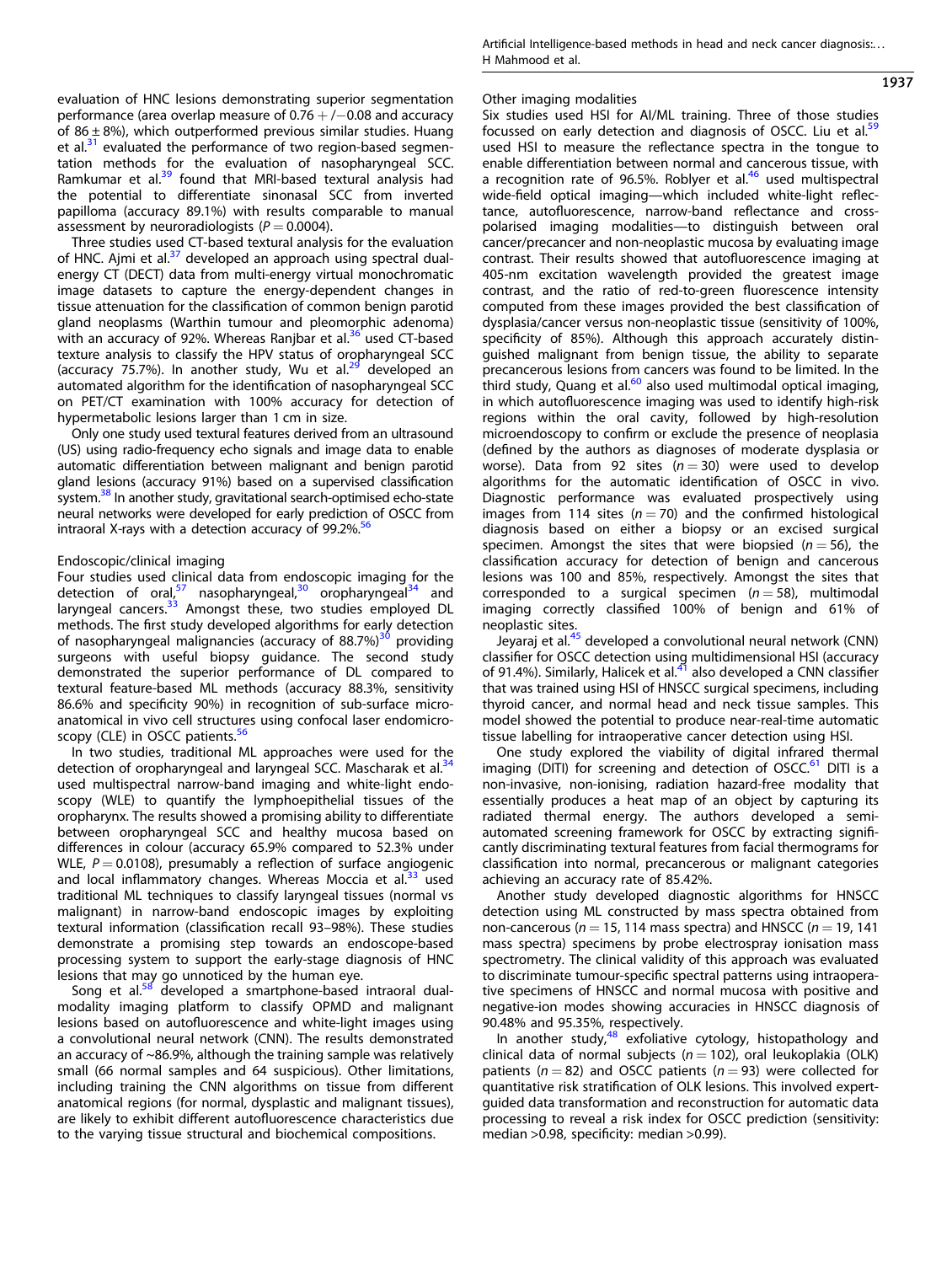# <span id="page-4-0"></span>1938

## Type of AI/ML method

Figure 4 illustrates the proportion of AI methods used in the selected studies. Traditional ML methods were employed in 22 studies (69%) with common approaches, including Support Vector Machine, Logistic Regression, Random Forest, Decision Tree, K-Nearest Neighbour, Bayesian Classifier and Linear Discriminant Analysis. DL-based neural networks were employed in eight studies (25%), and a combination of traditional ML and DL methods were used in two studies (6%).

Figure 5 provides a breakdown of the selected studies by combining the anatomical site of lesion, imaging modality and AI



Fig. 4 Types of AI methods used. Proportion of studies using traditional ML methods, modern deep learning methods and a combination of both types of methods.

methods used in the recently published literature. Traditional ML methods were most frequently used for the detection of precancerous or cancerous lesions of the oral cavity (11 studies), and specifically in studies using histology WSI (four studies). DL methods were used for detection of HNSCC lesions of the oral cavity (five studies), nasopharynx (one study), larynx (one study) and various other head and neck sites as specified in a study by Halicek et al.<sup>[41](#page-6-0)</sup>

# DISCUSSION

This paper provides an insight into the recent application of AI/ML for the evaluation of HNC lesions using digital image analysis. It has shown, primarily, a wide breadth of imaging modalities that have been used to retrieve input data for algorithm training in the last decade. Whilst a detailed statistical analysis of the heterogeneous dataset samples has not been undertaken, most studies have indicated that ML can achieve high degrees of accuracy and precision that can exceed the abilities of standard statistical techniques and human judgement in making predictions about data. This supports seminal claims made by Meehl in 1954,<sup>62</sup> and more recent meta-analyses, $63,64$  which propose that correctly used mechanical (i.e., algorithmic) methods make more efficient and reliable decisions and predictions about patient outcomes and treatment. However, despite findings highlighted by our paper, very few ML tools have actually been deployed into clinical practice.

Whilst a formal risk of bias analysis has not been conducted for the cited studies, the reported accuracy rates should be interpreted with caution. This is because most studies have used small unicentric datasets that may be biased towards a particular patient demographics. Multi-centric research will inevitably allow a more diverse dataset with the inclusion of patients from different geographical locations, populations and demographics that will enhance algorithm performance by incorporating biological and technical variance.



Fig. 5 Overview of recently published literature. A diagram illustrating an overview of the recently published literature based on anatomical site of lesion, imaging modality and AI methods used.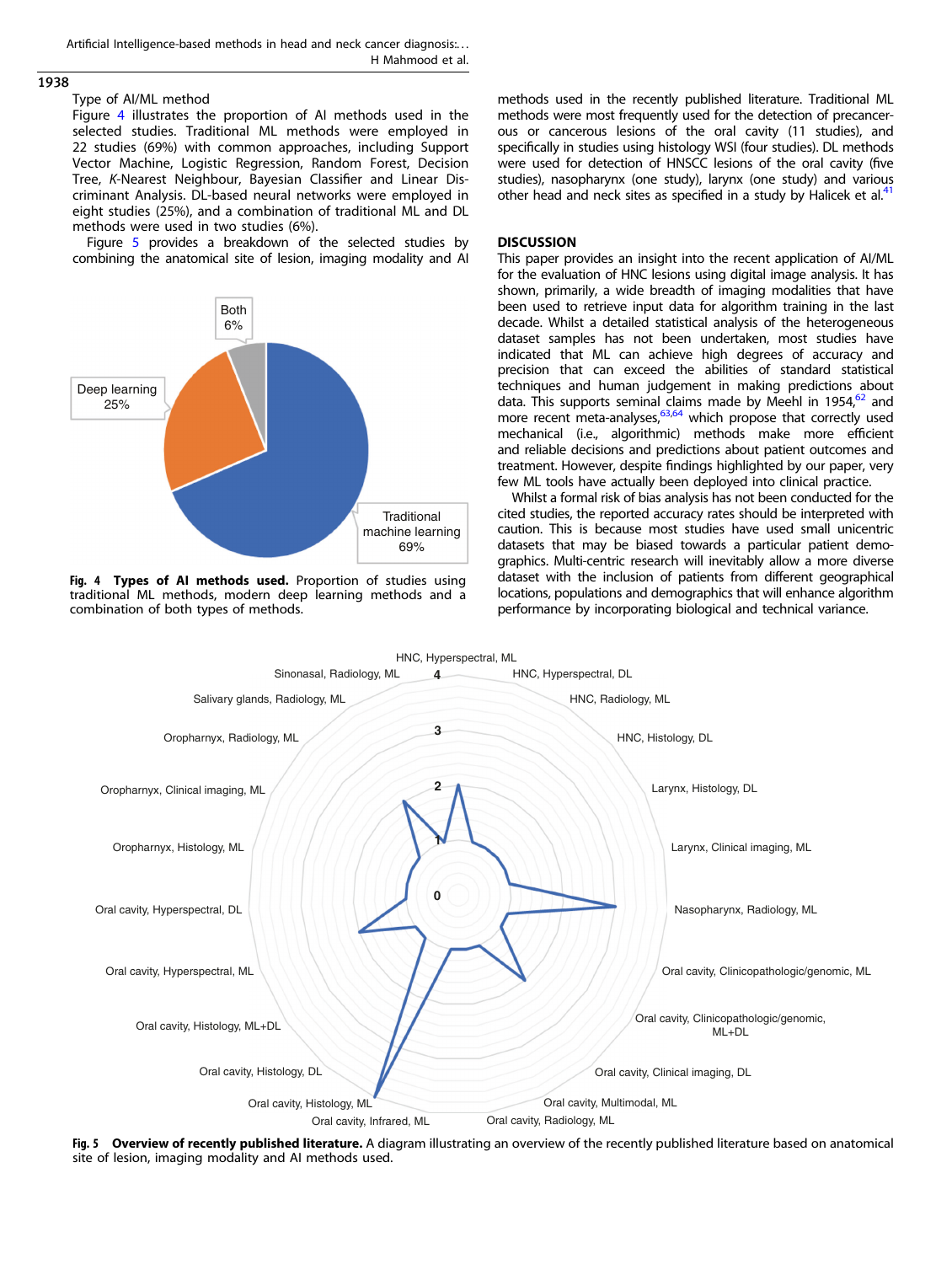<span id="page-5-0"></span>Findings demonstrate the greatest proportion of studies to have evaluated the detection of OPMD and cancerous lesions within the oral cavity (Fig. [2](#page-2-0)) with histology WSI and radiological imaging being the most frequently used modalities for algorithm training (Fig. [3](#page-2-0)). This is consistent with the increasing ubiquity of digital slide scanners in pathology laboratories and the emergence of radiomics that has broadened the scope of routine medical imaging in clinical oncology.

With the continued evolution of AI algorithms and computational power, a plethora of computational methods has been developed for fast and reproducible diagnosis and prognosis of HNC, as exemplified in this paper. The emergence of various highresolution imaging modalities (i.e., multimodal optical, microendoscopic, hyperspectral and infrared thermal) has provided an unprecedented opportunity for quantitative feature extraction by conversion into mineable images at relatively low cost and noninvasively. Having said this, histology WSI remains the most superior imaging modality for data leverage. This is because each image provides multi-gigapixel-level information, thereby resulting in hundreds of thousands of sub-images (image patches) per WSI for analysis and algorithm training.

Early work has been largely based on the development and application of traditional ML methods (Fig. [4\)](#page-4-0); however, in recent years, the use of DL for HNSCC diagnosis and prognostication has evolved. This opens the opportunity to develop state-of-the-art DL techniques that can be combined with traditional approaches to improve detection accuracy of head and neck precancerous and cancerous lesions, as well as predict the course of a precancerous or cancerous lesion learning from retrospective data. Another exciting research avenue would be the development of new data fusion algorithms that combine imaging modalities such as radiologic, histologic and molecular measurements to aid disease detection, classification and outcome prediction.

#### ACKNOWLEDGEMENTS

We thank the Health Sciences Library at The University of Sheffield for assistance with the electronic database search.

# AUTHOR CONTRIBUTIONS

H.M. and S.A.K. conceived and designed the study. H.M. conducted the literature search with support from a medical information specialist (University of Sheffield). H.M. and M.S. screened all articles and collected data that led to the submission. S.A.K. and N.M.R. confirmed the final selection of articles. H.M., N.M.R., S.A.K. and M.S. were involved in analysing results, preparation, editing and approval of the final paper.

#### ADDITIONAL INFORMATION

Ethics approval and consent to participate Not applicable.

Consent to publish Not applicable.

Data availability All data generated or analysed during this study are included in this published article and its supplementary information files.

Competing interests The authors declare no competing interests.

Funding information H.M. is funded by the National Institute for Health Research and received a small grant from Sheffield Hospitals Charity to support her work. N.M. R. was supported by the PathLAKE digital pathology consortium, which is funded from the Data to Early Diagnosis and Precision Medicine strand of the UK government's Industrial Strategy Challenge Fund (award# 18181), managed and delivered by UK Research and Innovation (UKRI). N.M.R. was also supported by the UK Medical Research Council (award# MR/P015476/1) and the Alan Turing Institute.

**Supplementary information** The online version contains supplementary material available at [https://doi.org/10.1038/s41416-021-01386-x.](https://doi.org/10.1038/s41416-021-01386-x)

Artificial Intelligence-based methods in head and neck cancer diagnosis:. . . H Mahmood et al.

## 1939

Publisher's note Springer Nature remains neutral with regard to jurisdictional claims in published maps and institutional affiliations.

### **REFERENCES**

- 1. Pai, S. I. & Westra, W. H. Molecular pathology of head and neck cancer: implications for diagnosis, prognosis, and treatment. Annu. Rev. Pathol.: Mechanisms Dis. 4, 49–70 (2009).
- 2. Muto, M., Nakane, M., Katada, C., Sano, Y., Ohtsu, A., Esumi, H. et al. Squamous cell carcinoma in situ at oropharyngeal and hypopharyngeal mucosal sites. Cancer: Interdisciplinary Int. J. Am. Cancer Soc. 101, 1375–1381 (2004).
- 3. Shaw, R. & Beasley, N. Aetiology and risk factors for head and neck cancer: United Kingdom National Multidisciplinary Guidelines. J. Laryngol. Otol. 130, S9-S12 (2016).
- 4. IARC Working Group on the Evaluation of Carcinogenic Risks to Humans. Alcohol consumption and ethyl carbamate. IARC Monogr. Evaluation Carcinogenic Risks Hum. 96, 3 (2010).
- 5. World Health Organization, IARC Working Group on the Evaluation of Carcinogenic Risks to Humans, International Agency for Research on Cancer. Betel-quid and Areca-nut Chewing and Some Areca-nut-derived Nitrosamines (IARC, 2004).
- 6. State of Mouth Cancer UK Report 2020/21. Oral Health Foundation. Available via URL: <https://www.dentalhealth.org/thestateofmouthcancer> (2020).
- 7. Papillomaviruses, H. IARC Monographs on the Evaluation of Carcinogenic Risks to Humans. (IARC, 2011).
- 8. Shotelersuk, K., Khorprasert, C., Sakdikul, S., Pornthanakasem, W., Voravud, N. & Mutirangura, A. Epstein-Barr virus DNA in serum/plasma as a tumor marker for nasopharyngeal cancer. Clin. Cancer Res. 6, 1046–1051 (2000).
- 9. Jemal, A., Bray, F., Center, M. M., Ferlay, J., Ward, E. & Forman, D. Global cancer statistics. CA: Cancer J. Clin. **61**, 69-90 (2011).
- 10. Siegel, R. L., Miller, K. D. & Jemal, A. Cancer statistics, 2020. CA Cancer J. Clin. 70, 7  $(2020)$
- 11. Bray, F., Ferlay, J., Soerjomataram, I., Siegel, R. L., Torre, L. A. & Jemal, A. Global cancer statistics 2018: GLOBOCAN estimates of incidence and mortality worldwide for 36 cancers in 185 countries. CA: Cancer J. Clin. 68, 394-424 (2018).
- 12. Cancer Research UK. Head and neck cancers incidence statistics 2015–17. Available at URL: [https://www.cancerresearchuk.org/healthprofessional/cancer](https://www.cancerresearchuk.org/healthprofessional/cancer-statistics/statistics-by-cancer-type/head-and-neck-cancers/incidence)[statistics/statistics-by-cancer-type/head-and-neck-cancers/incidence](https://www.cancerresearchuk.org/healthprofessional/cancer-statistics/statistics-by-cancer-type/head-and-neck-cancers/incidence) (2017).
- 13. Kujan, O., Khattab, A., Oliver, R. J., Roberts, S. A., Thakker, N. & Sloan, P. Why oral histopathology suffers inter-observer variability on grading oral epithelial dysplasia: an attempt to understand the sources of variation. Oral. Oncol. 43, 224–231 (2007).
- 14. Vogel, D. W. & Thoeny, H. C. Cross-sectional imaging in cancers of the head and neck: how we review and report. Cancer Imaging 16, 20 (2016).
- 15. Schlumpf, M. F. & Haerle, S. The current role of imaging in head and neck cancer: a clinician's perspective. Swiss Medical Weekly 144, w14015 (2014).
- 16. Mehlum, C. S., Larsen, S. R., Kiss, K., Groentved, A. M., Kjaergaard, T., Möller, S. et al. Laryngeal precursor lesions: Interrater and intrarater reliability of histopathological assessment. Laryngoscope 128, 2375-2379 (2018).
- 17. Huang, S., Yang, J., Fong, S. & Zhao, Q. Artificial intelligence in cancer diagnosis and prognosis: opportunities and challenges. Cancer Lett. 471, 61-71 (2020).
- 18. Bejnordi, B. E., Veta, M., Van Diest, P. J., Van Ginneken, B., Karssemeijer, N., Litjens, G. et al. Diagnostic assessment of deep learning algorithms for detection of lymph node metastases in women with breast cancer. J. Am. Med. Assoc. 318, 2199–2210 (2017).
- 19. Kourou, K., Exarchos, T. P., Exarchos, K. P., Karamouzis, M. V. & Fotiadis, D. I. Machine learning applications in cancer prognosis and prediction. Comput. Struct. Biotechnol. J. 13, 8–17 (2015).
- 20. Graham, S. & Rajpoot, N. SAMS-NET: stain-aware multi-scale network for instancebased nuclei segmentation in histology images. In 2018 Institute of Electrical and Electronics Engineers (IEEE) 15th International Symposium on Biomedical Imaging (ISBI 2018), pp. 590–594 (IEEE, 2018).
- 21. Bera, K., Schalper, K. A., Rimm, D. L., Velcheti, V. & Madabhushi, A. Artificial intelligence in digital pathology—new tools for diagnosis and precision oncology. Nat. Rev. Clin. Oncol. 16, 703–715 (2019).
- 22. Zormpas-Petridis, K., Failmezger, H., Raza, S. E., Roxanis, I., Jamin, Y. & Yuan, Y. Superpixel-based conditional random fields (SuperCRF): incorporating global and local context for enhanced deep learning in melanoma histopathology. Front. Oncol. 9, 1045 (2019).
- 23. Wang, S., Yang, D. M., Rong, R., Zhan, X., Fujimoto, J., Liu, H. et al. Artificial intelligence in lung cancer pathology image analysis. Cancers 11, 1673 (2019).
- 24. Sirinukunwattana, K., Raza, S. E., Tsang, Y. W., Snead, D. R., Cree, I. A. & Rajpoot, N. M. Locality sensitive deep learning for detection and classification of nuclei in